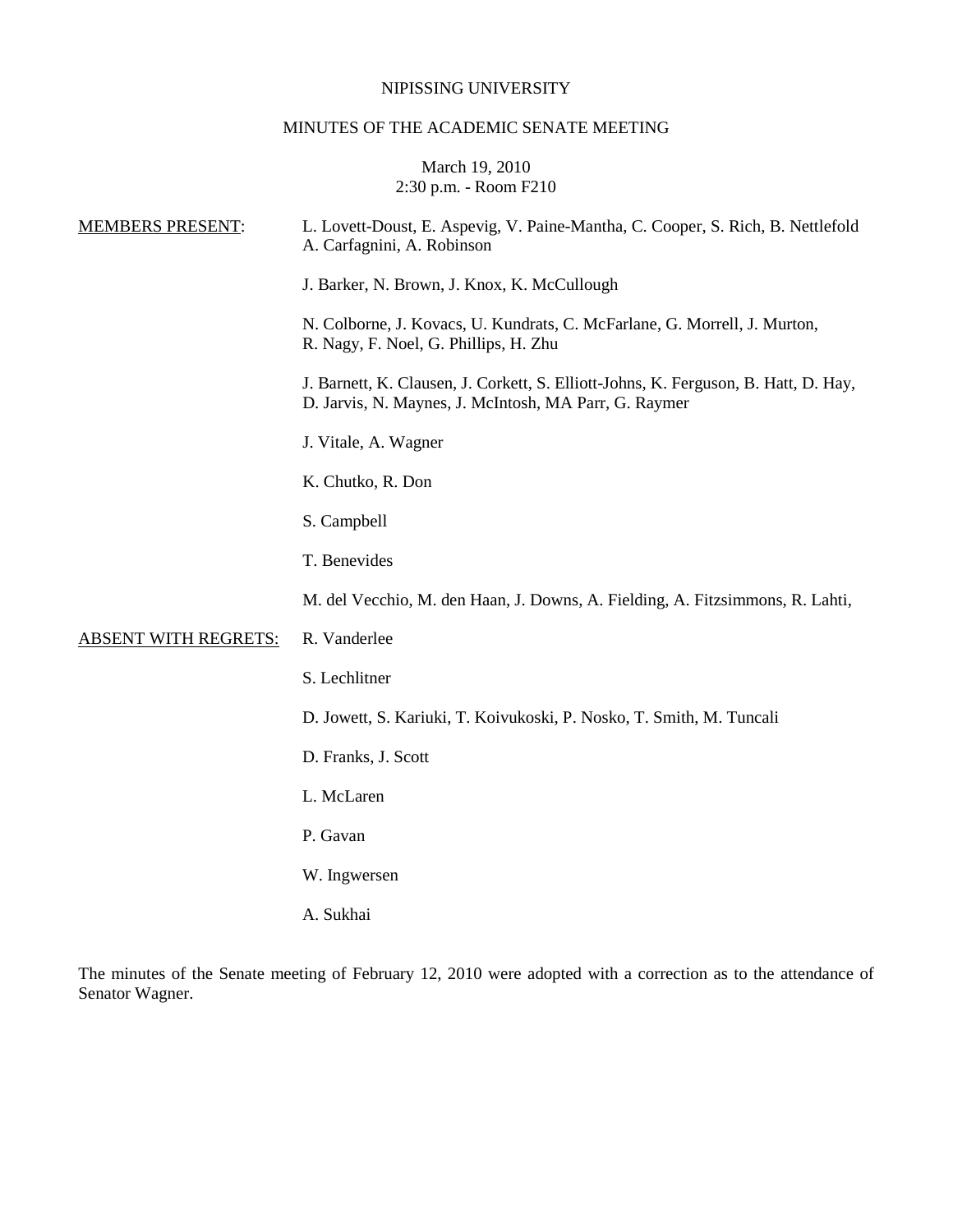#### REPORTS OF STANDING COMMITTEES AND FACULTY OR UNIVERSITY COUNCILS

#### Senate Executive Committee

| <b>MOTION 1:</b> | Moved by L. Lovett-Doust, seconded by C. McFarlane that Senate receives the Report of<br>the Executive Committee dated March 11, 2010.<br><b>CARRIED</b> |
|------------------|----------------------------------------------------------------------------------------------------------------------------------------------------------|
| <b>MOTION 2:</b> | Moved by L. Lovett-Doust, seconded by G. Phillips that Senate move into an in-camera<br>session.<br><b>CARRIED</b>                                       |
| <b>MOTION 3:</b> | Moved by L. Lovett-Doust, seconded by C. McFarlane that Senate move out of the in-<br>camera session.<br>CARRIED                                         |

#### Undergraduate Studies Committee

- **January 29, 2010 Report**
- MOTION 4: Moved by C. Cooper, seconded by S. Rich that Senate receives the Report of the Undergraduate Studies Committee dated, January 29, 2010. CARRIED
- MOTION 5: Moved by C. Cooper, seconded by S. Rich that Senate approves restriction to the admission to the Bachelor of Commerce (BComm) program to those studying through flexible learning. This degree is also available as a second degree. CARRIED
- MOTION 6: Moved by C. Cooper, seconded by A. Robinson that Senate approves the modification of the Advanced Standing Policy for Applicants from Ontario Colleges of Applied Arts and Technology (CAAT): Special Advanced Standing Policies section as follows:

Applicants who have successfully completed a three-year Business Administration diploma program at an Ontario CAAT with a minimum cumulative average of 72% (3.2 GPA) will be considered for admission to the Bachelor of Commerce program with advanced standing to a maximum of 45 credits.

#### CARRIED

MOTION 7: Moved by C. Cooper, seconded by E. Aspevig that Senate approves the modification of the course pre-requisite for TMGT3856 as follows:

> Prerequisite: Third year standing in either BBA or BComm programs CARRIED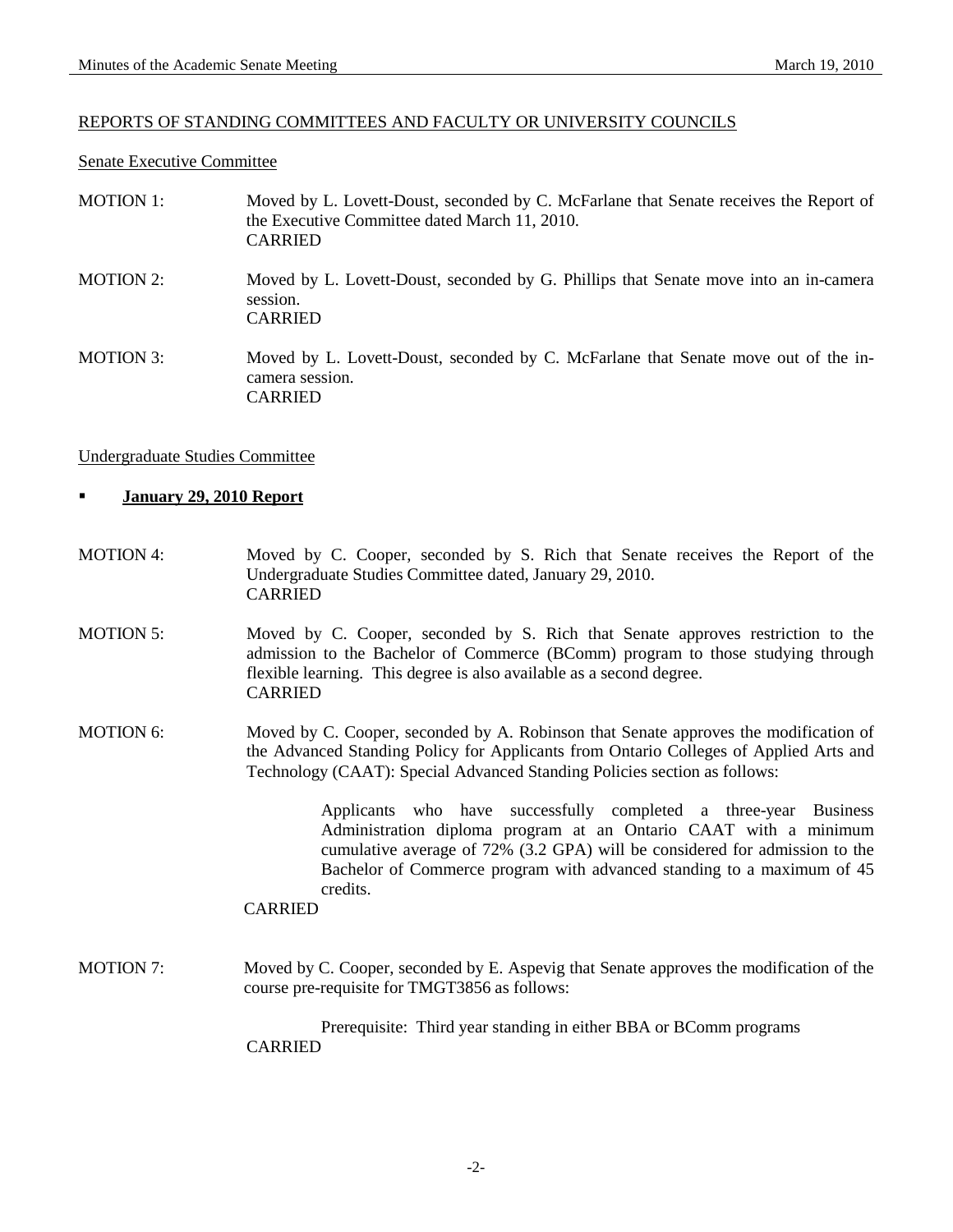MOTION 8: Moved by C. Cooper, seconded by S. Rich that Senate approves the modification of the course anti-requisites as follows for both:

> ADMN1607 Business Mathematics ADMN2606 Business Statistics

Anti-requisite: ADMN1606 Math and Statistics CARRIED

# • **February 26, 2010 Report**

| <b>MOTION 9:</b>  | Moved by C. Cooper, seconded by C. McFarlane that Senate receives the Report of the<br>Undergraduate Studies Committee dated, February 26, 2010.<br><b>CARRIED</b>                                                                                                                                                                                                  |  |  |
|-------------------|---------------------------------------------------------------------------------------------------------------------------------------------------------------------------------------------------------------------------------------------------------------------------------------------------------------------------------------------------------------------|--|--|
| <b>MOTION 10:</b> | Moved by C. Cooper, seconded by T. Benevides that Senate approve the addition of the<br>following Additional Qualification courses as outlined:<br>EDUC 2645 Teaching Writing, Part II<br>EDUC 1755 Geography, Grades 7 & 8<br>EDUC 4285 Science, Grades 7 & 8<br>EDUC 4505 Teaching and Learning through e-Learning<br>EDUC 4515 Integrated Arts<br><b>CARRIED</b> |  |  |
| <b>MOTION 11:</b> | Moved by C. Cooper, seconded by C. McFarlane that Senate approves the addition of<br>FAVA4125 Directed Studio Research and Professional Practice, as outlined.<br><b>CARRIED</b>                                                                                                                                                                                    |  |  |
| <b>MOTION 12:</b> | Moved by C. Cooper, seconded by S. Rich that Senate approves the deletion of FAVA4056<br>Independent Research for Studio Applications and FAVA4057 Advanced Studio Practice<br>in Arts, as outlined.<br><b>CARRIED</b>                                                                                                                                              |  |  |
| <b>MOTION 13:</b> | Moved by C. Cooper, seconded by S. Rich that Senate approves the addition of GEOG3206<br>Urban Growth and Development and GEOG3207 The Internal Structure of the City, as<br>outlined.<br><b>CARRIED</b>                                                                                                                                                            |  |  |
| <b>MOTION 14:</b> | Moved by C. Cooper, seconded by C. McFarlane that Senate approves the deletion of<br>GEOG3205 Urban Geography, as outlined.<br><b>CARRIED</b>                                                                                                                                                                                                                       |  |  |
| <b>MOTION 15:</b> | Moved by C. Cooper, seconded by S. Rich that Senate approves the modification of<br>GEOG3825 Geography of Developing Countries a six-credit course to GEOG3026<br>Geography of Developing Countries, a three-credit course, as outlined.<br><b>CARRIED</b>                                                                                                          |  |  |
| <b>MOTION 16:</b> | Moved by C. Cooper, seconded by G. Morrell that Senate approves the modification of the<br>title change and course description to HIST4465, as outlined.<br><b>CARRIED</b>                                                                                                                                                                                          |  |  |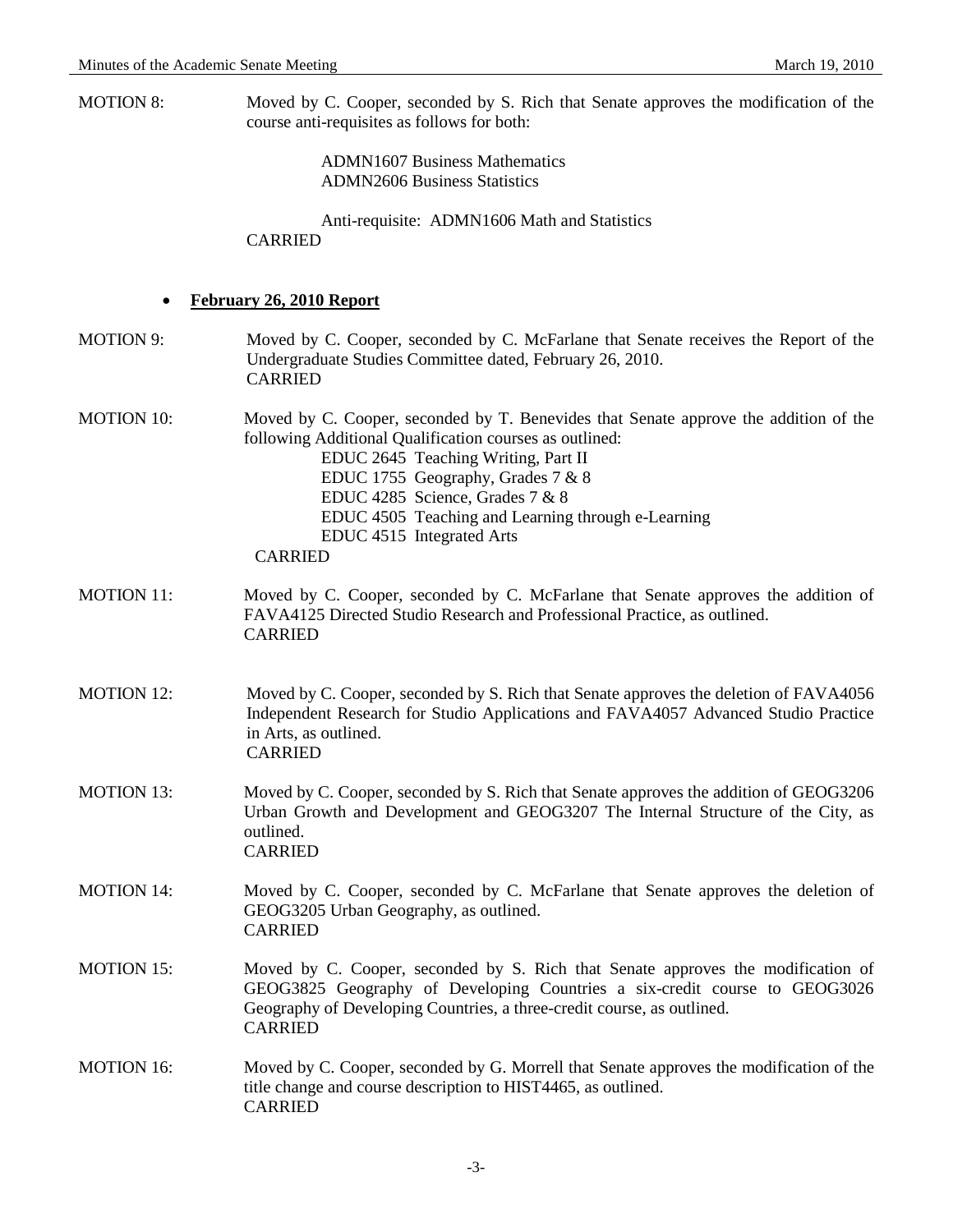#### • **March 5, 2010 Report**

- MOTION 17: Moved by C. Cooper, seconded by C. McFarlane that Senate receives the Report of the Undergraduate Studies Committee dated March 5, 2010. CARRIED
- MOTION 18: Moved by F. Noel, seconded by K. McCullough that Motions  $2 7$  of the USC report dated March 5, 2010 be considered as an omnibus motion. CARRIED
	- MOTION 2: That Senate approves the renaming to the Bachelor of Education in Extension (BEd) to the Bachelor of Education in Adult Education (BEd), as outlined.
	- MOTION 3: That Senate approves the modification of the Bachelor of Education in Adult Education (BEd) as follows: eliminate all requirements and reference to the existing Program 1.
	- MOTION 4: That Senate approves the modification to the Bachelor of Education in Adult Education (BEd) as follows: remove all references to a Program 2 as there is now the singular program.
	- MOTION 5: That Senate approves the modification of the courses descriptions for the following courses as outlined in Appendix A: EDUC4415 – Foundations of Adult Education EDUC4425 – Developing Curriculum for Adult Learners EDUC4435 – Leadership in Adult Education EDUC2485 – Independent Studies
	- MOTION 6: That Senate approves that addition of the following new 6-credit courses as outlined in Appendix B: EDUC4465 - Assessment and Evaluation for Adult Learners EDUC4475 – Teaching Adults with Disabilities EDUC4485 – Educational Technology for Adult Learners EDUC4495 – Communication in Adult Education
	- MOTION 7: That Senate approves the modifications of the Degree requirements for the Bachelor of Education in Adult Education (BEd) as follows:

To graduate with the BEd in Adult Education, students must: Complete the following 30 credit course requirements: Both of:

> EDUC 4415 - Foundations of Adult Education EDUC 4425 - Developing Curriculum for Adult Learners and

18 credits from the following courses:

EDUC 4435 - Leadership in Adult Education EDUC 4465 - Assessment and Evaluation for Adult Learners EDUC 4475 - Teaching Adults with Disabilities EDUC 2485 - Independent Studies EDUC 4485 - Educational Technology for Adult Learners EDUC 4495 - Communication in Adult Education

To graduate with the BEd in Adult Education, students must: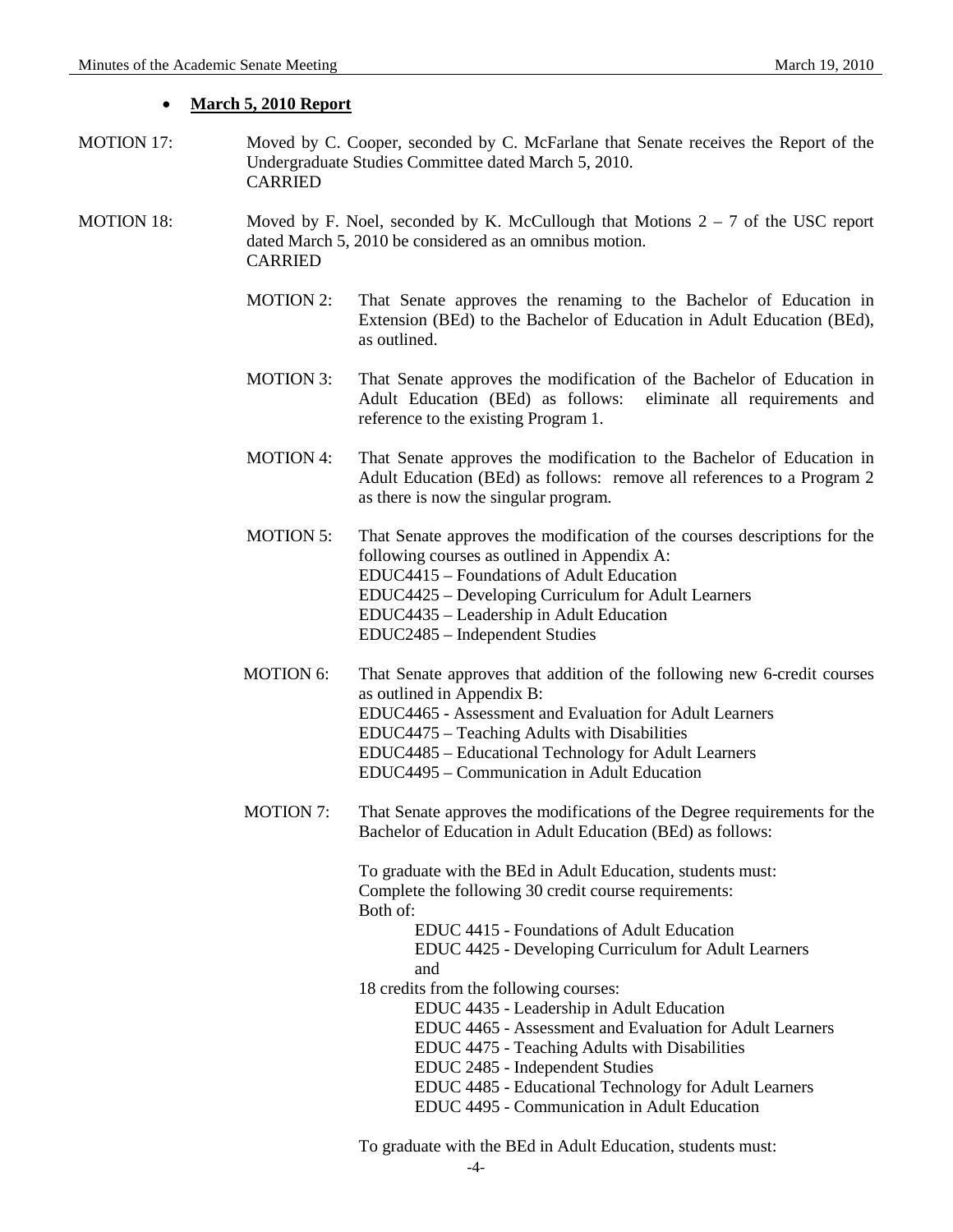|                   | a)<br>b)<br>C)<br>d) | successfully complete the 30 credits required for the degree in no more<br>than 48 credit attempts:<br>complete each course presented for the degree with a minimum grade of<br>$60\%$ ;<br>attain a minimum overall average of 70% on all courses presented for the<br>degree;<br>complete all required courses after no more than two attempts in any one<br>course. |
|-------------------|----------------------|------------------------------------------------------------------------------------------------------------------------------------------------------------------------------------------------------------------------------------------------------------------------------------------------------------------------------------------------------------------------|
| <b>MOTION 19:</b> |                      | Moved by C. Cooper, seconded by S. Rich that Senate approves the course title changes to<br>the following courses as outlined on the attached document:<br>EDUC4406 – English (First Language) (Intermediate)                                                                                                                                                          |
|                   |                      | EDUC4407 – English (First Language) (Senior)                                                                                                                                                                                                                                                                                                                           |
|                   |                      | EDUC4436 – French (As a Second Language)(Intermediate)                                                                                                                                                                                                                                                                                                                 |
|                   |                      | EDUC4437 – French (As a Second Language)(Senior)                                                                                                                                                                                                                                                                                                                       |
|                   |                      | $EDUC4316$ – Business Studies:<br>Information<br>Management<br>(Intermediate)                                                                                                                                                                                                                                                                                          |
|                   |                      | EDUC4317 - Business Studies: Information Management (Senior)                                                                                                                                                                                                                                                                                                           |
|                   |                      | EDUC4416 – Computer Science (Intermediate)                                                                                                                                                                                                                                                                                                                             |
|                   |                      | EDUC4417 – Computer Science (Senior)                                                                                                                                                                                                                                                                                                                                   |
|                   | <b>CARRIED</b>       |                                                                                                                                                                                                                                                                                                                                                                        |

- MOTION 20: Moved by C. Cooper, seconded by S. Rich that Senate approves the title change of the language teacher certification program currently listed as "Native Language as a Second Language Program: Algonquian (Ojibwe) to "Teacher of Anishnaabemwin as a Second Language". CARRIED
- MOTION 21: Moved by C. Cooper, seconded by A. Robinson that Senate approves that applicants to the BBA program without a 4U mathematics credit or equivalent will be considered for admission to the BBA program on condition that they pass MATH1911 or MATH1912 in their first 30 credits. CARRIED

Graduate Studies Committee

- MOTION 22: Moved by E. Aspevig, seconded by J. Barnett that Senate receives the Report of the Graduate Studies Committee dated March 11, 2010. CARRIED
- MOTION 23: Moved by E. Aspevig, seconded by M. del Vecchio that Senate approves the addition of EDUC5586 – Research Themes in Second Language Education to the MEd program, as outlined. CARRIED
- MOTION 24: Moved by E. Aspevig, seconded by S. Rich that Senate approves the addition of EDUC5196 – Understanding Education to the MEd program, as outlined. CARRIED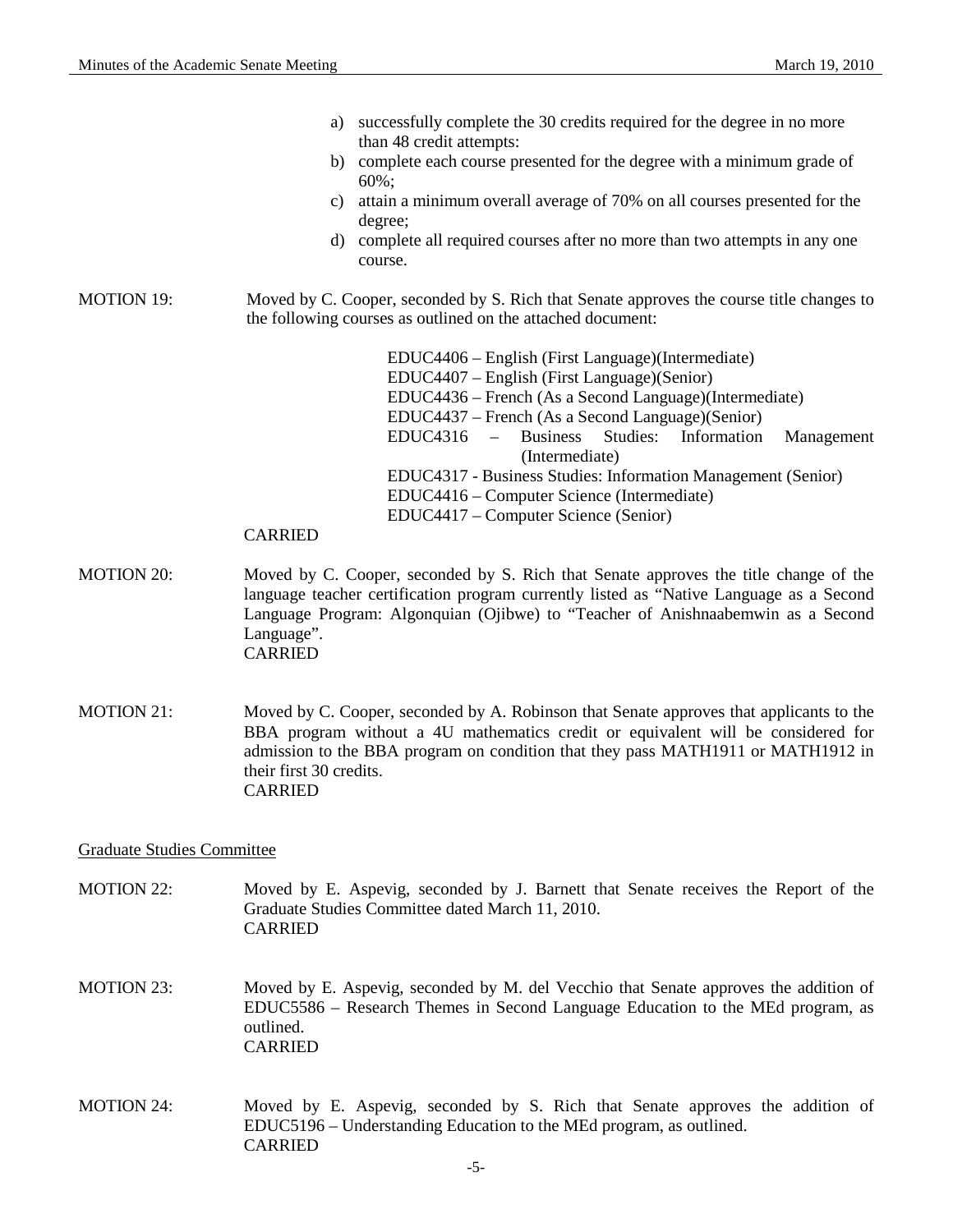MOTION 25: Moved by E. Aspevig, seconded by G. Raymer that Senate approves the changes to the MEd program, as outlined with the deletion of the bracketed portion on page 81 of the Graduate Studies Report. CARRIED

#### University Research Council

| <b>MOTION 26:</b> | Moved by E. Aspevig, seconded by C. McFarlane that Senate receives the Report of the<br>University Research Council dated March 1, 2010.<br><b>CARRIED</b>                                                                                   |
|-------------------|----------------------------------------------------------------------------------------------------------------------------------------------------------------------------------------------------------------------------------------------|
| <b>MOTION 27:</b> | Moved by E. Aspevig, seconded by C. Cooper that Senate receives the policies and<br>procedures for appointment and renewal of adjunct professors as part of the University<br>Research Council Report dated March 1, 2010.<br><b>CARRIED</b> |
| <b>MOTION 28:</b> | Moved by E. Aspevig, seconded by M. den Haan that Senate approves the policies and<br>procedures of adjunct professors as outlined.<br><b>CARRIED</b>                                                                                        |

## ANNOUNCEMENTS

The President was delighted to report that the March UpClose event held Monday, Wednesday and Friday of this week had more than 800 visitors. This event is an opportunity to showcase the Nipissing University campus and its programs. The President thanked everyone who was around for the announcement of the Schulich School of Education. She reported that Mr. Schulich and his family were pleased with the response and the hospitality that was given to them. The Athletics Banquet will be held on March 27 at the Davedi Club. The most valuable player trophy, named in honour of former president Dennis Mock, will be presented at this time. The President indicated that the release of the recent federal budget coupled with the provincial budget that is about to be brought down, the post secondary sector will have to watch for any impacts towards funding. Dr. Katherine Bergman, the incoming Vice-President Academic and Research, is on campus this week.

The Vice-President Academic and Research was pleased to report that the Undergraduate Research Conference will take place on March 26 and 27. Senate Aspevig extended his appreciation to Drs. Earl and Tabachnick for taking the lead in this initiative. He reported that there is good faculty support.

The Vice-President Finance and Administration updated Senate on several projects. The groundbreaking for the new residence in Bracebridge will commence once the frost is out of the ground. Currently, building permits are being secured. The September 2011 opening of the Learning Library is on target. As well, the call for proposals for the teaching and learning centre is coming out shortly.

The Dean of Art and Science noted that he attended the Toronto Sportsman Show earlier in the week to receive a cheque in the amount of \$10K towards scholarships. There will be 10 recipients who will each receive \$1000.

The NUSU President was pleased to report that Environmental Week was a great success. The 'Flip-a-Cup' initiative has been reinstituted. Senator den Haan noted that valedictorian nominations close on March 26. Also, Senator den Hann noted that her last day as NUSU president will be May 1, 2010.

Senator Nettlefold thanked all those who contributed to the Olympic themed silent auction. More than \$1,100 was raised for the new library. He was also pleased to report that the food for fines campaign that ran in January and February cost the university \$460.